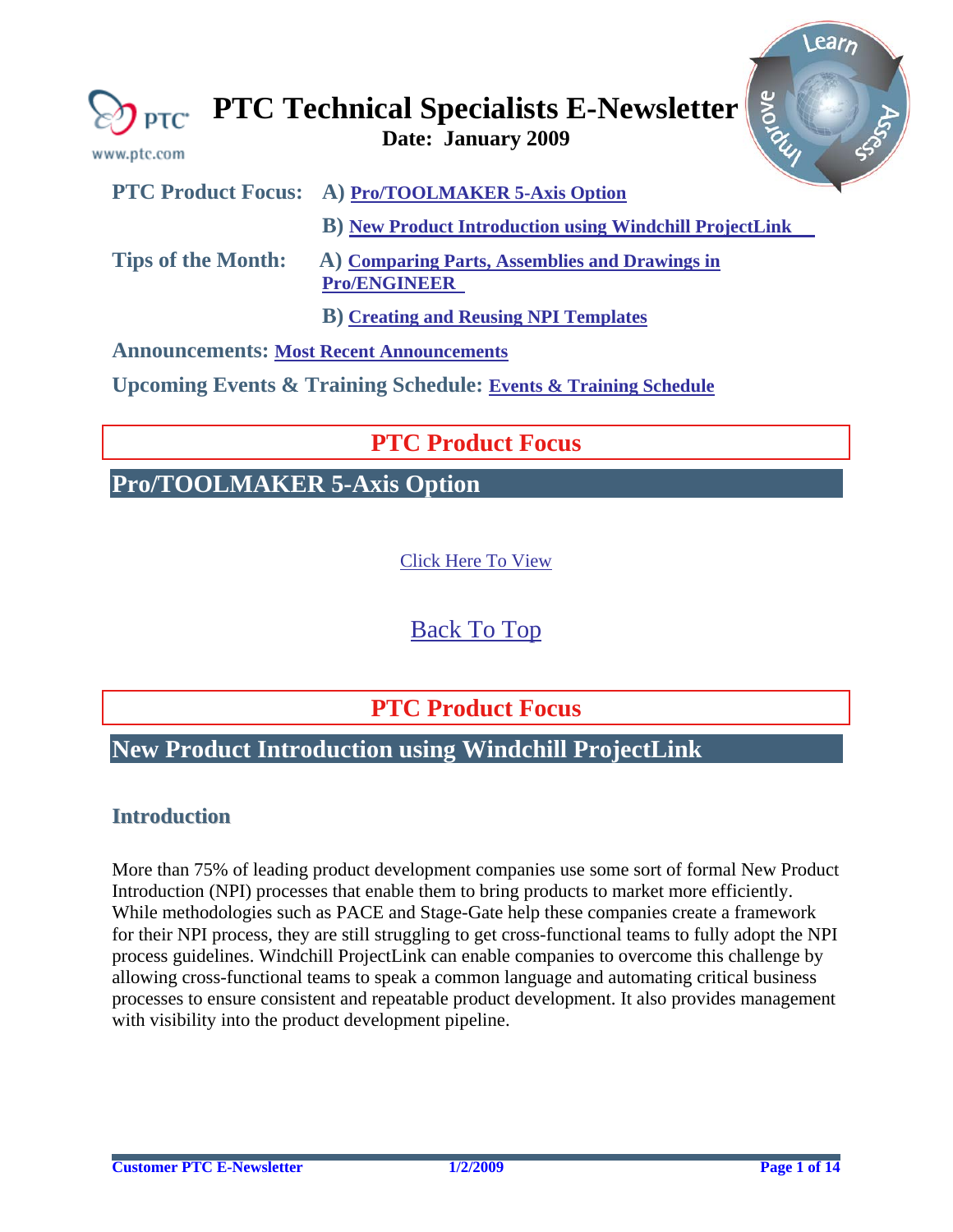### **Benefits**

Before we explore the critical capabilities of ProjectLink, lets understand the value of a formal NPI process. Companies today face a number of challenges such as time to market, product development efficiency and costs & declining product quality due to shortened development cycles. A new product introduction process when effectively deployed and adopted can help companies overcome these challenges. Some clear benefits from an optimized NPI process include –

### **Products Introduced on Time**

A NPI process can not only shorten the time from a product's concept initiation to its release to manufacturing, it can also manage the change and lifecycle for various deliverables related to the product.

#### **Higher Productivity**

Productivity can be enhanced by capturing and automating company specific new product introduction steps and reducing time spent of non-value add activities.

#### **Lower Project costs**

A mechanism to define, plan, track and manage project cost can result in an increase in the number of projects completed on-budget and identify and eliminate repeating activities that add to project costs.

### **Maximize Revenue**

Greater revenue can be realized from new products by focusing on the most critical quality initiatives and achieving a timely market introduction of the complete product.

## **Critical Capabilities of ProjectLink**

Windchill ProjectLink provides numerous critical capabilities that allow companies to define and implement an effective new product introduction process.

- Single, Web-based, structured, cross-discipline product data solution for integral management of complete product and project data
- Deliverables-based project management
- Best Practice (PACE and Stage-Gate) project template capturing plan, workflow, team, assignment, repository folder structure and document templates
- Integral project scheduling, execution, and status reporting, as well as milestone, deliverable, and cost tracking
- Cross-project and initiative reports, such as dashboard, scorecards, bubble charts, pie-charts, and stack charts provide current project data and real-time visibility into performance metrics and project status to all members and executive sponsors
- Advanced workflow capabilities, including support for nested processes, process referencing, conditional branching, voting, synchronization, timers, iterative loops, and response-based routing
- Common virtual workspaces for both internal cross-functional team members and external constituents (suppliers, partners, customers)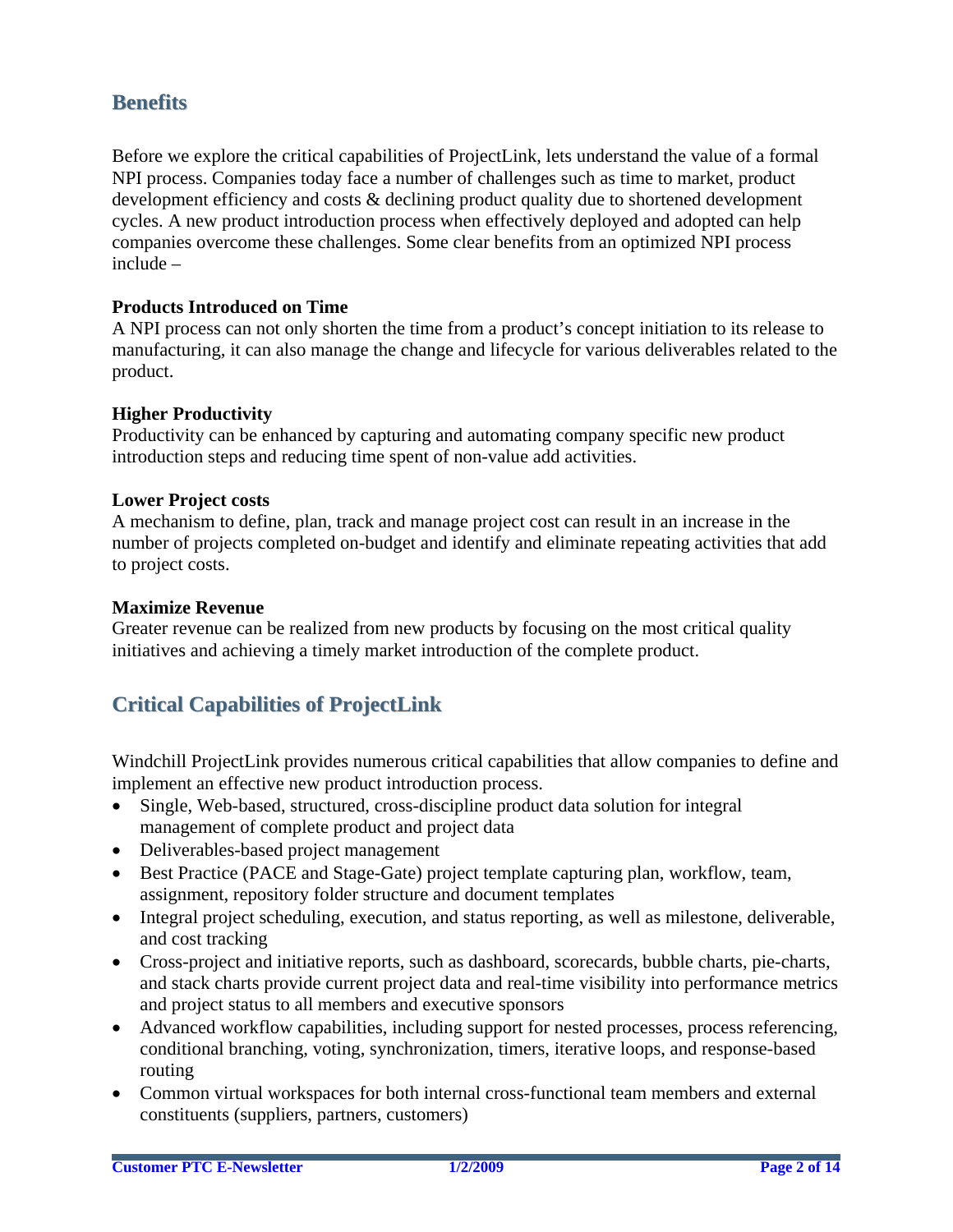• Online collaborative design review and phase gate review meetings

## **The Phase Gate Approach**

One approach to New Product Introduction involves creation of Phases and Gates to standardize product development. The phases signify a collection of activities which are the followed by a gate review that ensures that the pre-defined success criteria for the phase are achieved before moving onto the next phase. "Go" or "No-Go" checks are often conducted between critical phases. Here is a sample of a Phase Gate product development approach –



ProjectLink enables companies to effectively implement these phases and gates. A standard set of activities for each phase can be created in the project plan within ProjectLink. Milestones and associated Deliverables can also be tracked in this plan. All the data associated with these activities and milestones can be stored and managed within the project folder structure that ProjectLink provides. Screen shots of the project plan and folder structure are shown below.

|                                                                                                                                                                                                                          | Project: Titanium 4    |                                  |   |                              |                     |      |                              |                      |                    |                |                          |               |
|--------------------------------------------------------------------------------------------------------------------------------------------------------------------------------------------------------------------------|------------------------|----------------------------------|---|------------------------------|---------------------|------|------------------------------|----------------------|--------------------|----------------|--------------------------|---------------|
| R                                                                                                                                                                                                                        | Done: 21% $\pm$        | <b>Actual Start: 2007-11-23</b>  |   | Duration: 178                |                     |      | Estimated Finish: 2008-07-29 |                      |                    | Phase: Kickoff |                          |               |
| <b>Timeline</b>                                                                                                                                                                                                          |                        |                                  |   |                              |                     |      |                              |                      |                    |                |                          |               |
|                                                                                                                                                                                                                          |                        |                                  |   |                              |                     |      |                              |                      | <b>FEASIBILITY</b> | OPPORTUNITY    | CONCEPT                  |               |
|                                                                                                                                                                                                                          |                        |                                  |   |                              |                     |      |                              |                      | 2008-03-18         |                | 2008-04-01<br>2008-03-21 |               |
|                                                                                                                                                                                                                          |                        |                                  |   | 93%                          |                     |      |                              |                      |                    | 67%            | 48%                      | 15%           |
| $\blacktriangledown$<br>$\overline{\mathcal{L}}$<br>Current View: Plan Hierarchy<br>Project Plan (82 of 82 total objects)<br>合<br>禪<br>ක<br>ක<br>蟈<br>阁<br>D<br>لل<br>lb.<br>×<br>$ \mathbf{v}_\pm $<br>$\triangleright$ |                        |                                  |   |                              |                     |      |                              |                      |                    |                |                          |               |
| ID.                                                                                                                                                                                                                      | Plan                   |                                  |   | Actions                      | <b>Status</b>       | Done | Start                        | <b>Duration</b>      | Finish             | Due Date       | Predecessor              | Owner         |
|                                                                                                                                                                                                                          | Project Start          |                                  |   | Actions $\blacktriangledown$ | $\checkmark$        |      | 100% 2007-11-30              | $\mathbf{2}^{\circ}$ | 2007-11-30         |                |                          | Sears, Beth   |
| 2                                                                                                                                                                                                                        | <b>FI GEEASIBILITY</b> |                                  |   | Actions $\blacktriangledown$ |                     |      | 93% 2008-01-01               | 56                   | 2008-03-18         |                |                          | Sears, Beth   |
| 6                                                                                                                                                                                                                        |                        | FO - Feasibility to Oppurtunit   |   | Actions $\blacktriangledown$ | CC<br>O             |      | 90% 2008-03-19               | $\mathbf{1}$         | 2008-03-19         |                | 2                        | Duncan, Randy |
| 17                                                                                                                                                                                                                       | <b>BOPPORTUNITY</b>    |                                  |   | Actions $\blacktriangledown$ | ooo                 |      | 67% 2008-02-02               | 36                   | 2008-03-21         |                | 6                        | Sears, Beth   |
| 10                                                                                                                                                                                                                       |                        | OC - Oppurtunity to Concept      |   | Actions $\blacktriangledown$ | oo<br>∩             |      | 80% 2008-03-21               | 0                    | 2008-03-21         |                | 7                        | Duncan, Randy |
| 11                                                                                                                                                                                                                       | <b>R</b> CONCEPT       |                                  |   | Actions ▼                    | O<br>n              |      | 48% 2008-03-12               | 15                   | 2008-04-01         |                | $10^{-1}$                | Sears, Beth   |
| 15                                                                                                                                                                                                                       |                        | CD - Concept to Development      |   | Actions $\blacktriangledown$ | 000                 |      | 2008-03-20                   | $\mathbf{1}$         | 2008-03-20         |                | 14                       | Duncan, Randy |
| 16                                                                                                                                                                                                                       | <b>B</b> DEVELOPMENT   |                                  |   | Actions $\blacktriangledown$ | œ                   |      | 15% 2007-11-23               | 133                  | 2008-05-27         |                | 15                       | Sears, Beth   |
| 17                                                                                                                                                                                                                       |                        | <b>E</b> Customer Aligment       |   | Actions $\blacktriangledown$ | ooo                 |      | 6% 2008-03-12                | 27                   | 2008-04-17         |                |                          | Sears, Beth   |
| 44                                                                                                                                                                                                                       | $P_{CD}$               |                                  |   | Actions $\blacktriangledown$ | œ<br>∩              |      | 28% 2008-04-18               | $\overline{2}$       | 2008-04-18         |                | 17                       | Duncan, Randy |
| 45                                                                                                                                                                                                                       |                        | m EEV - Engineering Verification |   | Actions $\blacktriangledown$ | ooo                 |      | 30% 2007-11-23               | 118                  | 2008-05-06         |                | 44                       | Sears, Beth   |
| 67                                                                                                                                                                                                                       | <b>E</b> <sub>PA</sub> |                                  | h | Actions $\blacktriangledown$ | $\circ\circ\bullet$ |      | 40% 2008-03-12               | 14                   | 2008-03-31         |                | 59                       | Duncan, Randy |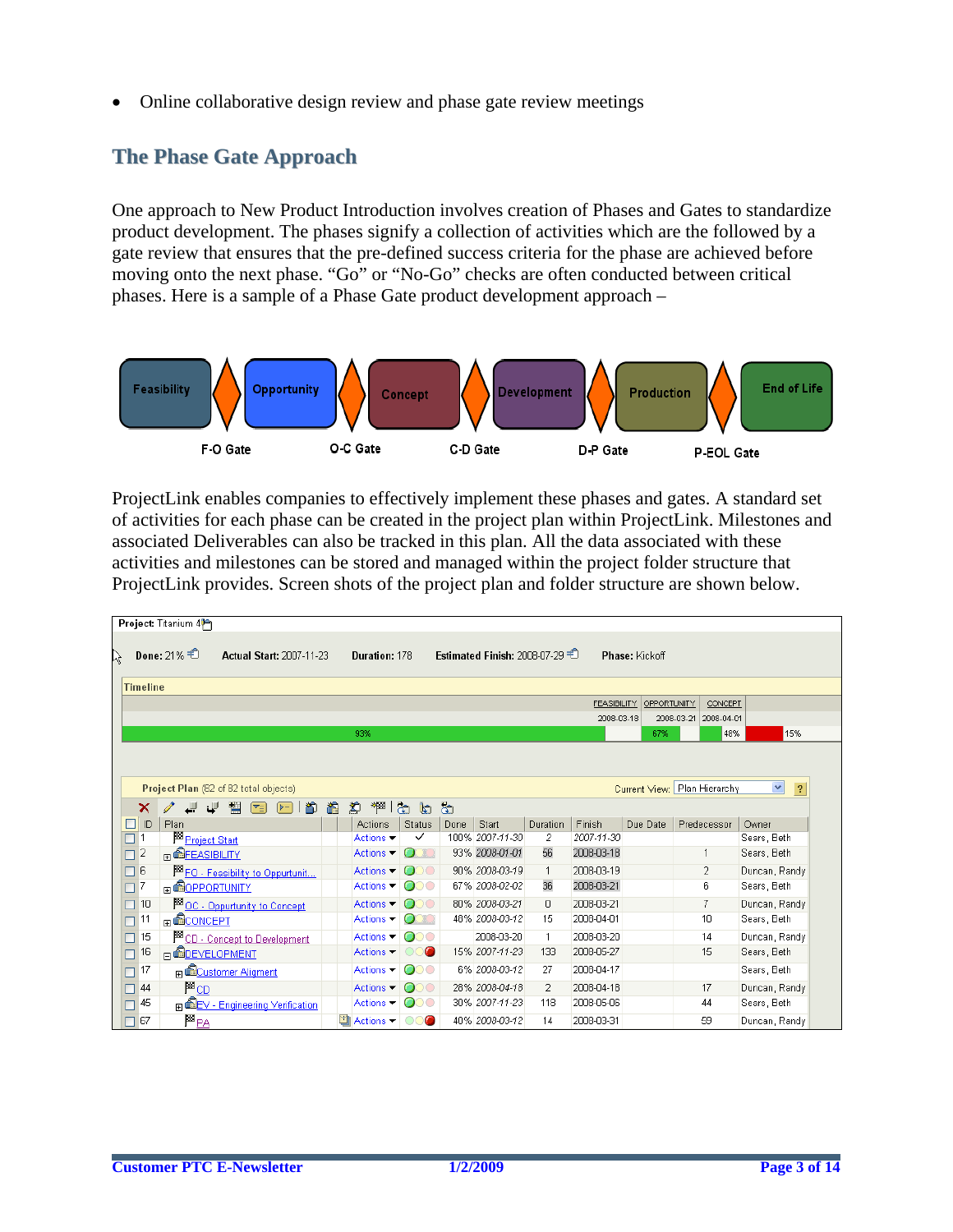| Project: Titanium 4           |    |                      |         |                                        |              |        |                   |   |                              |       |             |                      |                |
|-------------------------------|----|----------------------|---------|----------------------------------------|--------------|--------|-------------------|---|------------------------------|-------|-------------|----------------------|----------------|
| $\Box$ Titanium 4             |    |                      |         |                                        |              |        |                   |   |                              |       |             |                      |                |
| Location: / Titanium 4        |    |                      |         |                                        |              |        |                   |   |                              |       |             |                      |                |
| <b>Folders</b>                |    |                      |         | Folder Contents (7 of 7 total objects) |              |        | Current View: All |   |                              |       |             | $\checkmark$         | $\overline{?}$ |
| $E^{\text{R}}$<br>Titanium 4  |    | File ▼ Edit ▼        |         |                                        |              |        |                   |   |                              |       |             |                      |                |
| <sup>1</sup> 1 FEASIBILITY    | X. | $F_{\rm th}$<br>Ĝ    |         | Ⅹ ⇒ 計 社 智 趋 专                          |              |        | *ঞ                | ▓ | 淘 泊                          |       |             |                      |                |
| 2 OPPORTUNITY                 |    |                      |         | Name                                   | $\triangleq$ | Number |                   |   | Actions                      | State | Modified By | Last Modified        |                |
| <b>C</b> 3 CONCEPT            |    |                      |         | 1 FEASIBILITY                          |              |        | ⊕                 |   | Actions $\blacktriangledown$ |       |             | 2008-03-12 13:17 PDT |                |
| <b>田□ 4 DEVELOPMENT</b>       |    |                      |         | 2 OPPORTUNITY                          |              |        | $^{\circ}$        |   | Actions $\blacktriangledown$ |       |             | 2008-03-12 13:17 PDT |                |
| <b>G</b> 5 PRODUCTION         |    |                      |         | 3 CONCEPT                              |              |        | ⊕                 |   | Actions ▼                    |       |             | 2008-03-12 13:17 PDT |                |
| 6 PHASE-OUT<br>$\Box$ Reports |    |                      |         | 4 DEVELOPMENT                          |              |        | $\circled{0}$     |   | Actions $\blacktriangledown$ |       |             | 2008-03-12 13:17 PDT |                |
|                               |    |                      |         | <b>E</b> 5 PRODUCTION                  |              |        | ⊕                 |   | Actions $\blacktriangledown$ |       |             | 2008-03-12 13:17 PDT |                |
|                               |    |                      |         | G B PHASE-OUT                          |              |        | $^\circledR$      |   | Actions $\blacktriangledown$ |       |             | 2008-03-12 13:17 PDT |                |
|                               |    |                      | Reports |                                        |              |        | $^{\circ}$        |   | Actions ▼                    |       |             | 2008-03-12 13:17 PDT |                |
|                               |    | (0 objects selected) |         |                                        |              |        |                   |   |                              |       |             |                      |                |

## **Using Workflows to Automate Business Processes**

ProjectLink provides a powerful and robust workflow engine that enables companies to automate their repetitive business processes. This results in large productivity leaps and improvements in product quality. The Windchill workflow engine, which is based on the Workflow Management Coalition reference model, provides an easy to use graphical interface to define workflows. Business owners can also define custom lifecycles for their business objects and link them to the workflows. Business processes that are common to the enterprise can be created and stored as reference blocks that can then be reused with great ease.

Processes such as change management and document approval can thus be easily automated and ProjectLink will deliver the tasks based on workflow definition to the appropriate task owners. The Workflow Monitor integrated in Windchill allows users to track the progress of a process execution. Screenshots of a typical approval workflow and associated lifecycle are shown below.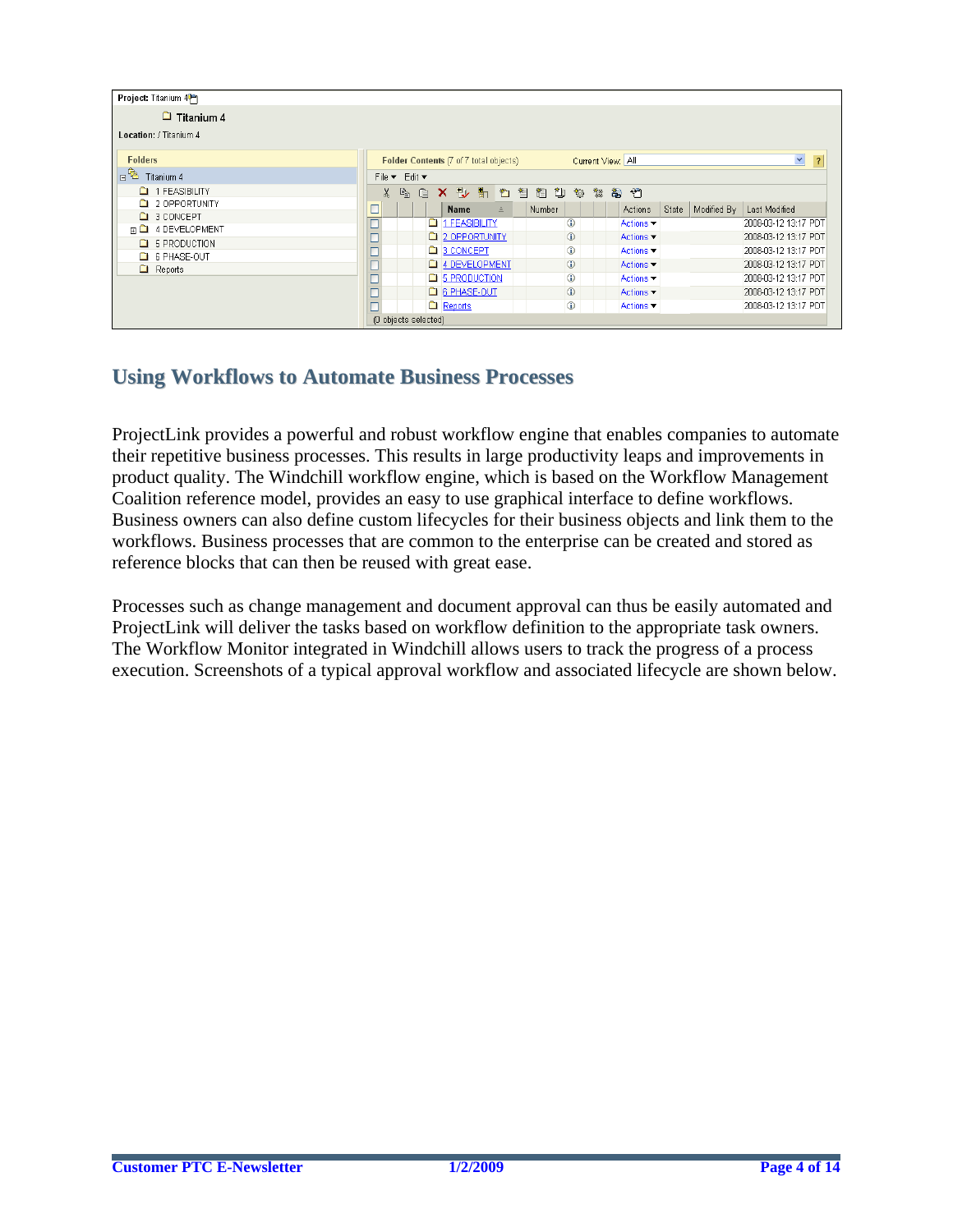

| <b>Wiew Life Cycle</b>                                              | $\Box$ D $\Box$  |
|---------------------------------------------------------------------|------------------|
| Life Cycle - Re                                                     | $\nabla$ Enabled |
| Click here to display Life Cycle properties                         |                  |
| In Work<br><b>Under Review</b><br>Released<br>Rejected<br>Cancelled |                  |
| $\blacktriangleleft$                                                |                  |
| Properties - Phase                                                  |                  |
| "State: In Work                                                     |                  |
| Access Control Workflow<br>Promotion Criteria<br><b>Roles</b>       |                  |
| <b>▽</b> Use Latest Iteration<br>Phase Process: Release Process     |                  |
| Close                                                               | Help             |
|                                                                     |                  |
|                                                                     |                  |
| Warning: Applet Window                                              |                  |

## **Using Templates for Consistency**

Windchill ProjectLink provides the Template feature that allows customers to capture their best practices and processes in a template and reuse it across the enterprise. When creating a new project, business owners can select a custom NPI template to leverage these existing best practices. The NPI template can automatically create a standard folder structure and standard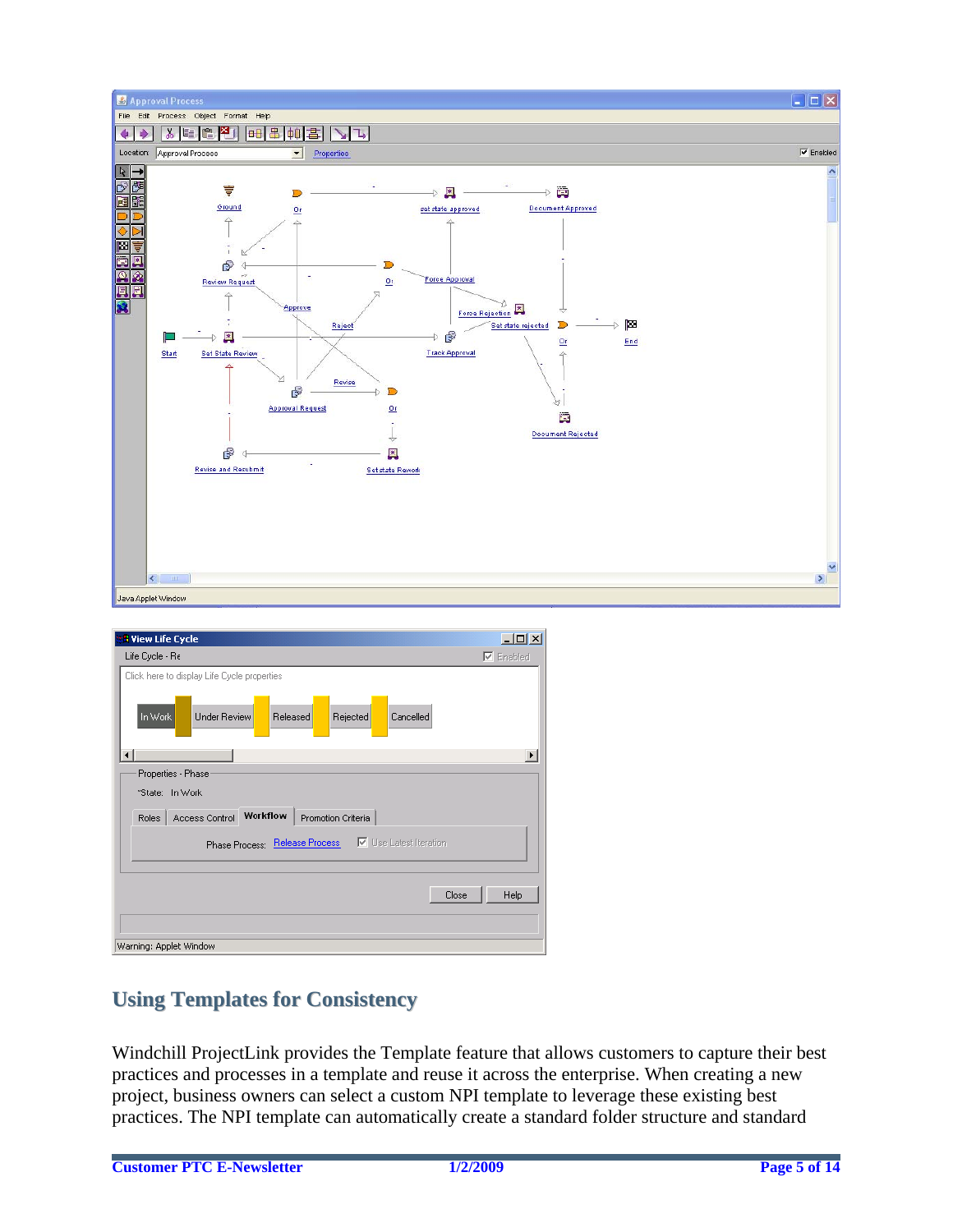document templates within this structure. Project plans and Team roles are also automatically populated. The extensible nature of ProjectLink ensures that customers are able to modify these if their business rules so demand. More details on how to create and reuse these templates in projects are captured in the "Tips of the week" section below.

For more details on Windchill ProjectLink, please visit [www.ptc.com](http://www.ptc.com/) or contact your PTC Account Manager.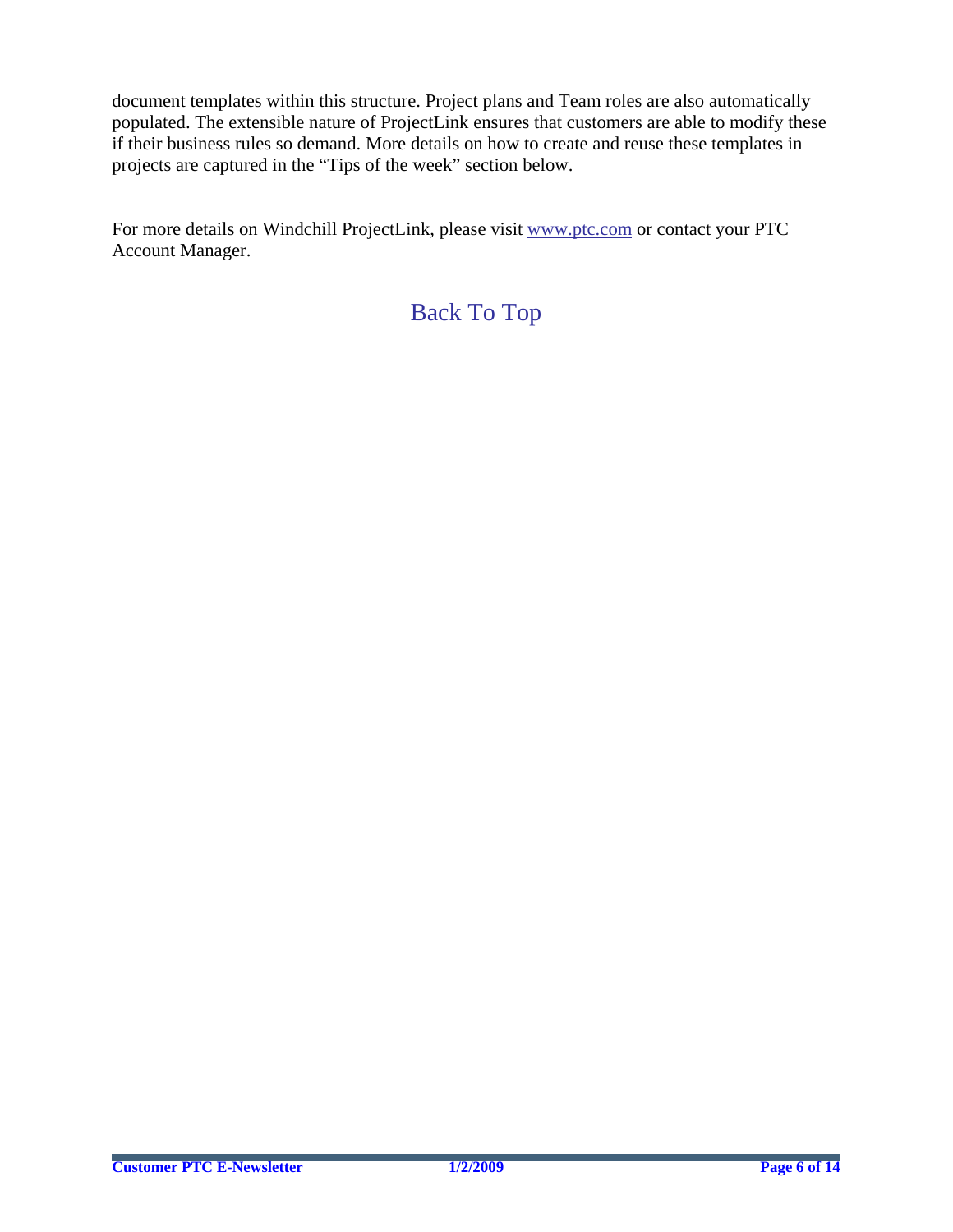# **Tips of the Month**

# <span id="page-6-0"></span>**Comparing Parts, Assemblies and Drawings in Pro/ENGINEER**

### [Click Here To View](http://members.shaw.ca/jpeng/newsletter/PTC_Technical_Specialists_E-Newsletter_01-01-2009_desktop.pdf)

# [Back To Top](#page-0-0)

# **Tips of the Month**

# **Creating and Reusing NPI Templates**

Project managers responsible for new products can create their own project templates in ProjectLink. Business rules that are critical to the success of the product can be easily incorporated into these project templates. These templates can then be used to create subsequent NPI projects and thus help enforce consistency across the board.

Here is how you can create your own custom templates.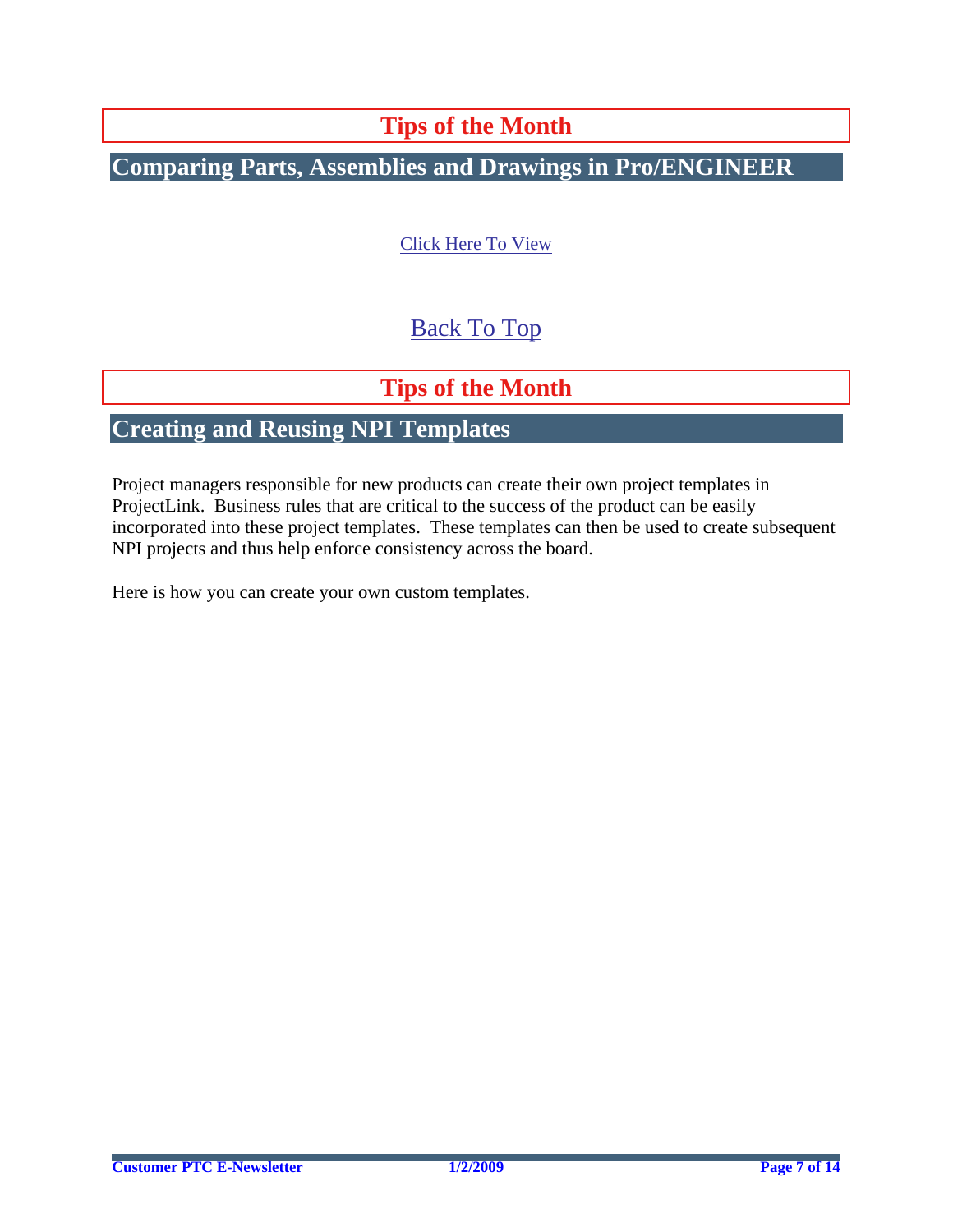### **Step 1 – Step**

As a project manager, you can create a project in ProjectLink and populate it with data that is pertinent to your organization. You can store standard document templates in the project folders section, create a team with standard roles that need to be staffed, publish a project plan with key deliverables and milestones populated amongst many other things. Standard approval workflows and other relevant automation can also be added. Then, simply select the "Save as Template" option from the "Actions" drop down on the "Details" sub-tab. A screen shot is shown below.

| Project Details: HST-3000 - Mozilla Firefox                                                                                    |                                                                                                                                                                                                              |  |  |  |  |  |  |  |
|--------------------------------------------------------------------------------------------------------------------------------|--------------------------------------------------------------------------------------------------------------------------------------------------------------------------------------------------------------|--|--|--|--|--|--|--|
| Edit View<br>History<br>Bookmarks Yahoo! Tools<br>File                                                                         | Help                                                                                                                                                                                                         |  |  |  |  |  |  |  |
| $\mathbf{C}$                                                                                                                   |                                                                                                                                                                                                              |  |  |  |  |  |  |  |
| http://icenterv01.ptc.com/Windchill/netmarkets/jsp/project/details.jsp?oid=OR%3Awt.projmgmt.admin.Project2%3A93964878u8=1<br>令 |                                                                                                                                                                                                              |  |  |  |  |  |  |  |
|                                                                                                                                | A Most Visited & Content Builder - file u (2) IT Help Desk (2) PTC Address Book (2) PTConnector T TMAG windchill 巴 http://mcadzk (2) http://icenterv01.ptc (2) http://www.ptc.com/ (2) http://icenterv01.ptc |  |  |  |  |  |  |  |
| Windchill                                                                                                                      |                                                                                                                                                                                                              |  |  |  |  |  |  |  |
| Program<br>Project<br>Home<br>Product                                                                                          | Change<br>Library<br>Organization<br>Supplier                                                                                                                                                                |  |  |  |  |  |  |  |
| Projects ▼ Details                                                                                                             | Folders Workspaces Network Plan Team Resources Meetings Assignments Discussions Reports Templates Utilities                                                                                                  |  |  |  |  |  |  |  |
| Project: HST-3000P                                                                                                             |                                                                                                                                                                                                              |  |  |  |  |  |  |  |
| □ HST-3000 Actions                                                                                                             |                                                                                                                                                                                                              |  |  |  |  |  |  |  |
| Cancel<br>Description:                                                                                                         | ices Tester                                                                                                                                                                                                  |  |  |  |  |  |  |  |
| Suspend<br>Complete                                                                                                            | ing the needs of Layer 1 thru Layer 7 testing with IPv6 Capability                                                                                                                                           |  |  |  |  |  |  |  |
| <b>P</b> Edit<br>Project Number:                                                                                               | Template: Design                                                                                                                                                                                             |  |  |  |  |  |  |  |
| X Delete<br><b>Project Creator:</b>                                                                                            | Owner: Peter Product Manager                                                                                                                                                                                 |  |  |  |  |  |  |  |
| <b>Created On:</b><br>Export to File                                                                                           | Import from File<br>Last Modified: 2008-09-30 09:29 AM                                                                                                                                                       |  |  |  |  |  |  |  |
| <b>Project State:</b><br><u> Droiect</u>                                                                                       | Phase: Kickoff                                                                                                                                                                                               |  |  |  |  |  |  |  |
| Save as Template<br>Initiation Date:                                                                                           | <b>Completion Date:</b>                                                                                                                                                                                      |  |  |  |  |  |  |  |
| Export as Template<br>Category:                                                                                                | Access Group: Project Members Only                                                                                                                                                                           |  |  |  |  |  |  |  |
| X Delete Objects<br>Site:<br>Subscribe                                                                                         | <b>Business Unit:</b>                                                                                                                                                                                        |  |  |  |  |  |  |  |
| Sharing Enabled: Silew Part                                                                                                    | Type: Project                                                                                                                                                                                                |  |  |  |  |  |  |  |
| Scope: ** New Multiple Parts                                                                                                   |                                                                                                                                                                                                              |  |  |  |  |  |  |  |
|                                                                                                                                |                                                                                                                                                                                                              |  |  |  |  |  |  |  |
| <b>FCSActual:</b>                                                                                                              | <b>FCSCommit:</b>                                                                                                                                                                                            |  |  |  |  |  |  |  |
| <b>FCSTarget:</b>                                                                                                              |                                                                                                                                                                                                              |  |  |  |  |  |  |  |
|                                                                                                                                |                                                                                                                                                                                                              |  |  |  |  |  |  |  |
|                                                                                                                                |                                                                                                                                                                                                              |  |  |  |  |  |  |  |
| Project Plan                                                                                                                   |                                                                                                                                                                                                              |  |  |  |  |  |  |  |
| Priority: 0                                                                                                                    | Plan State: Defined                                                                                                                                                                                          |  |  |  |  |  |  |  |
| Status: $\bigcirc$ $\circ$ $\neq$ $\uparrow$                                                                                   | <b>Execution Control: Manual</b>                                                                                                                                                                             |  |  |  |  |  |  |  |
| Done: $0\%$ = $\hat{=}$<br>Link Activities and Deliverables: Yes                                                               |                                                                                                                                                                                                              |  |  |  |  |  |  |  |
| Roll Up Status by: Activities                                                                                                  |                                                                                                                                                                                                              |  |  |  |  |  |  |  |
| <b>Status Description:</b>                                                                                                     |                                                                                                                                                                                                              |  |  |  |  |  |  |  |
|                                                                                                                                |                                                                                                                                                                                                              |  |  |  |  |  |  |  |
| <b>Risk Status: Medium</b><br><b>Risk Description:</b>                                                                         |                                                                                                                                                                                                              |  |  |  |  |  |  |  |
|                                                                                                                                |                                                                                                                                                                                                              |  |  |  |  |  |  |  |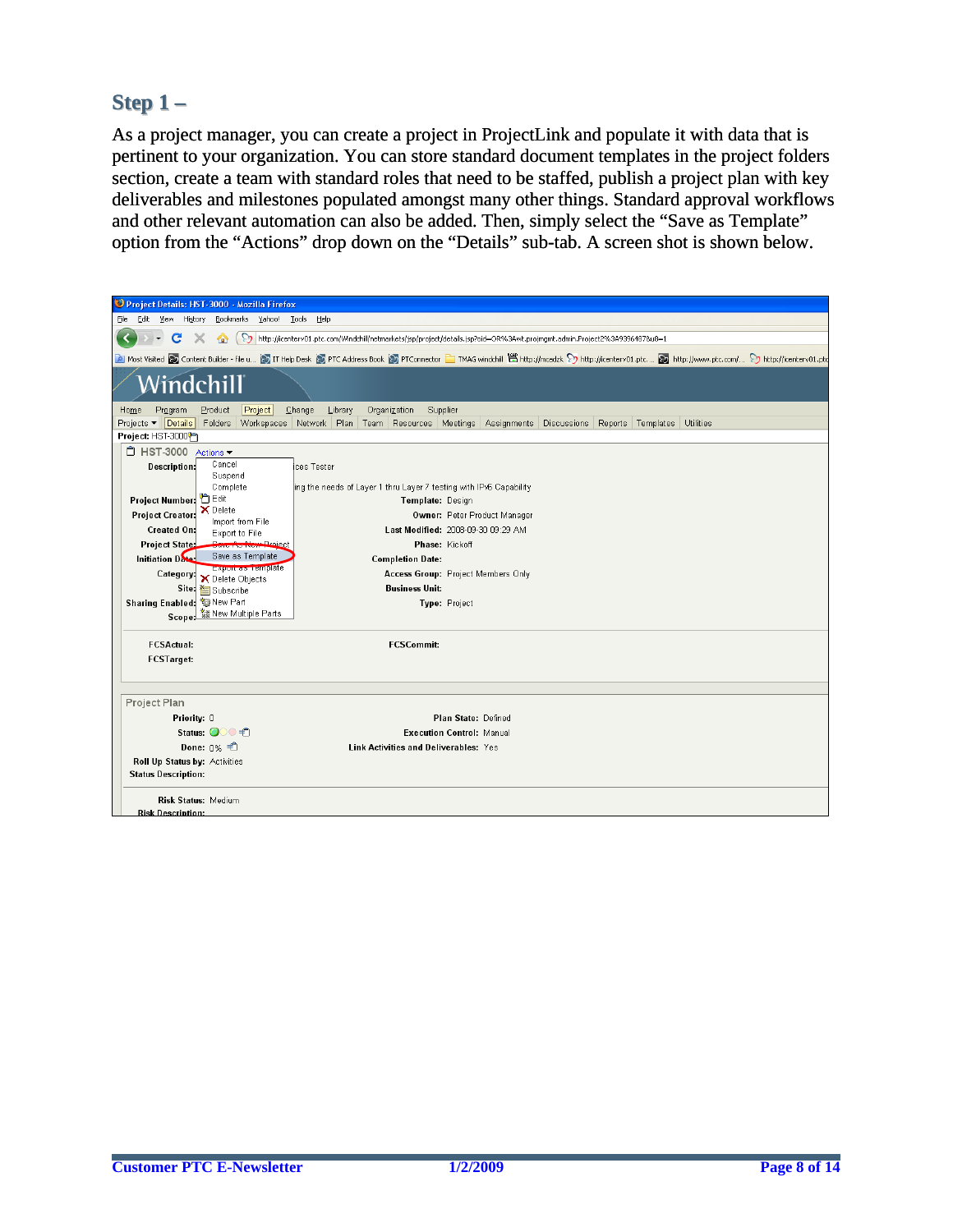### **Step 2 – Step**

This will launch a window to save your project template. Here, you can give the template a name "New NPI template", provide a description and select aspects of your project that you wish to \*templatize\*. So for example, if you wish to exclude the project plan from the template, simply uncheck it. Once you have made the appropriate selection, hit "Ok". This will save the template within ProjectLink for future use. A screen shot of this window is shown below.

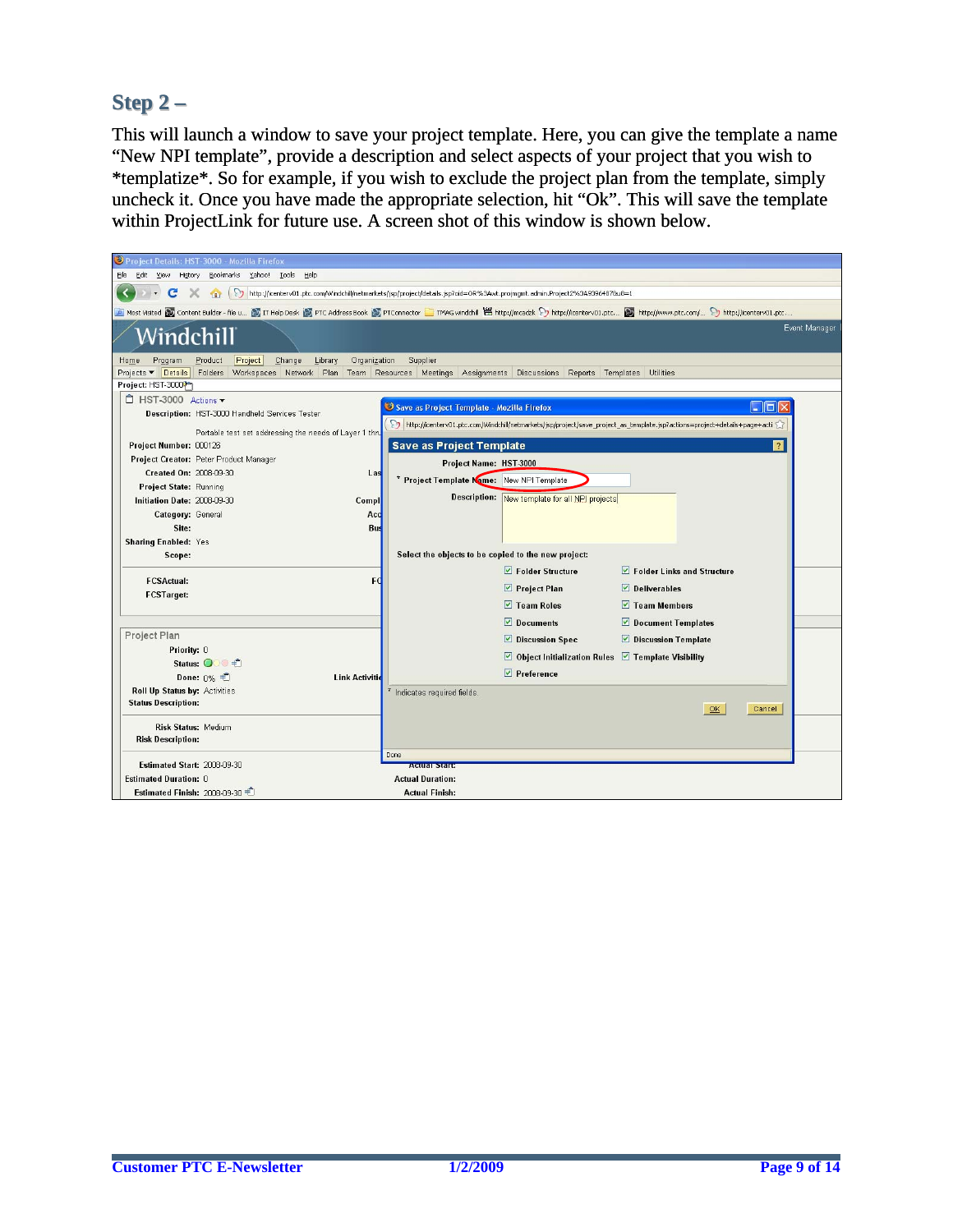## **Step 3 – Step**

Now, when anyone in your organization creates a new project, the template that you just created will be available in the template drop-down menu for them to use. By simply selecting this template, the project that's being created will imbibe all the business rules embedded in the template. A project plan with deliverables and milestones will be automatically created, a team with the right roles will be populated and standard document templates will be placed in the right folders. A screen shot is shown below. Using this project template functionality, your NPI project teams will no longer need to guess what the right business processes to follow are. New product introduction will become more predictable, more repeatable and hence more successful.

| Project List - Mozilla Firefox                                                                                            | New Project - Mozilla Firefox                                                                                                                                 | $\Box$ o $\times$   |
|---------------------------------------------------------------------------------------------------------------------------|---------------------------------------------------------------------------------------------------------------------------------------------------------------|---------------------|
| Yahoo! Tools Help<br>Eile<br>Edit<br>History<br>Bookmarks<br>View                                                         | http://icenterv01.ptc.com/Windchill/netmarkets/jsp/project/createProject.jsp?unique_page_number=5230&wizardActionClass=com.ptc.netmarkets.project.NmProjectCo |                     |
| $\mathcal{D}$<br>c<br>http://icenterv01.ptc.com<br><b>CRI</b>                                                             | <b>New Project</b>                                                                                                                                            | $G -$<br>$\sqrt{2}$ |
| Most Visited <b>Co</b> Content Builder - file u <b>Co</b> IT Help Desk (C) PTO                                            |                                                                                                                                                               |                     |
|                                                                                                                           | The new project will be created when you complete this step.<br><b>Steps</b>                                                                                  | lipboard            |
| Windchill                                                                                                                 | * Project Name: Project Alpha<br>1. Create a Project                                                                                                          | Recently            |
| Product<br>Project<br>Change<br>Program<br>Lib<br>Home                                                                    | 2. Select the Team<br>General<br>* Template:<br>$\checkmark$<br>3. Compose Invitation                                                                         |                     |
| Projects $\blacktriangledown$                                                                                             | Custom<br><b>Access Group:</b><br>4. Define Details<br>Design                                                                                                 |                     |
|                                                                                                                           | General<br>5. Define More Details<br>Type:<br>HST-3000 Template                                                                                               |                     |
|                                                                                                                           | NDLT.<br><b>Estimated Start:</b><br><b>TENNISSION</b><br>m-dd                                                                                                 |                     |
| Projects (11 of 11 total objects)                                                                                         | New NPI Template<br>$\mathbf{d}$<br>Duration:                                                                                                                 |                     |
| *0                                                                                                                        |                                                                                                                                                               |                     |
| Actions Owner<br>Name.<br>NPI Desktop 09<br><b>4</b> Actions ▼ Peter Product                                              | www-mm-dd<br><b>Due Date:</b>                                                                                                                                 |                     |
| Titanium 4<br><b>1</b> Actions ▼ Tara Brown                                                                               | <b>Description:</b>                                                                                                                                           |                     |
| Actions · Peter Product<br>NPI Workstation 2010<br>G)<br>Ext Collab: WS625 Bez<br><b><i>G</i></b> Actions ▼ Peter Product |                                                                                                                                                               |                     |
| <b>① Actions ▼ Peter Product</b><br><b>AMD</b> project                                                                    |                                                                                                                                                               |                     |
| 4 Actions - Peter Product<br>DA-3400<br><b>HST-3000</b><br>Actions - Peter Product<br>$\circledcirc$                      |                                                                                                                                                               |                     |
| <b><i>O</i></b> Actions ▼ Peter Product<br><b>Design Collaboration</b>                                                    |                                                                                                                                                               |                     |
| Workstation 625 Develo<br><b>C</b> Actions • Peter Product<br>Desktop PC 400 Develop<br>4 Actions - Peter Product         | Allow sharing to other projects and programs                                                                                                                  |                     |
| ESCON Card C400 Suppli 4 Actions - Peter Product                                                                          |                                                                                                                                                               |                     |
| $\otimes$ ptc                                                                                                             | $\triangleright$ Start project and send invitations to team                                                                                                   |                     |
|                                                                                                                           | <b>Shared Team:</b><br>Clear<br>Find                                                                                                                          |                     |
|                                                                                                                           |                                                                                                                                                               |                     |
|                                                                                                                           |                                                                                                                                                               |                     |
|                                                                                                                           | Indicates required fields.                                                                                                                                    |                     |
|                                                                                                                           | 4 Back<br>Next $\blacktriangleright$<br>Finish                                                                                                                | Cancel              |
|                                                                                                                           |                                                                                                                                                               |                     |
|                                                                                                                           | Done                                                                                                                                                          |                     |
|                                                                                                                           |                                                                                                                                                               |                     |
|                                                                                                                           |                                                                                                                                                               |                     |
|                                                                                                                           |                                                                                                                                                               |                     |
|                                                                                                                           |                                                                                                                                                               |                     |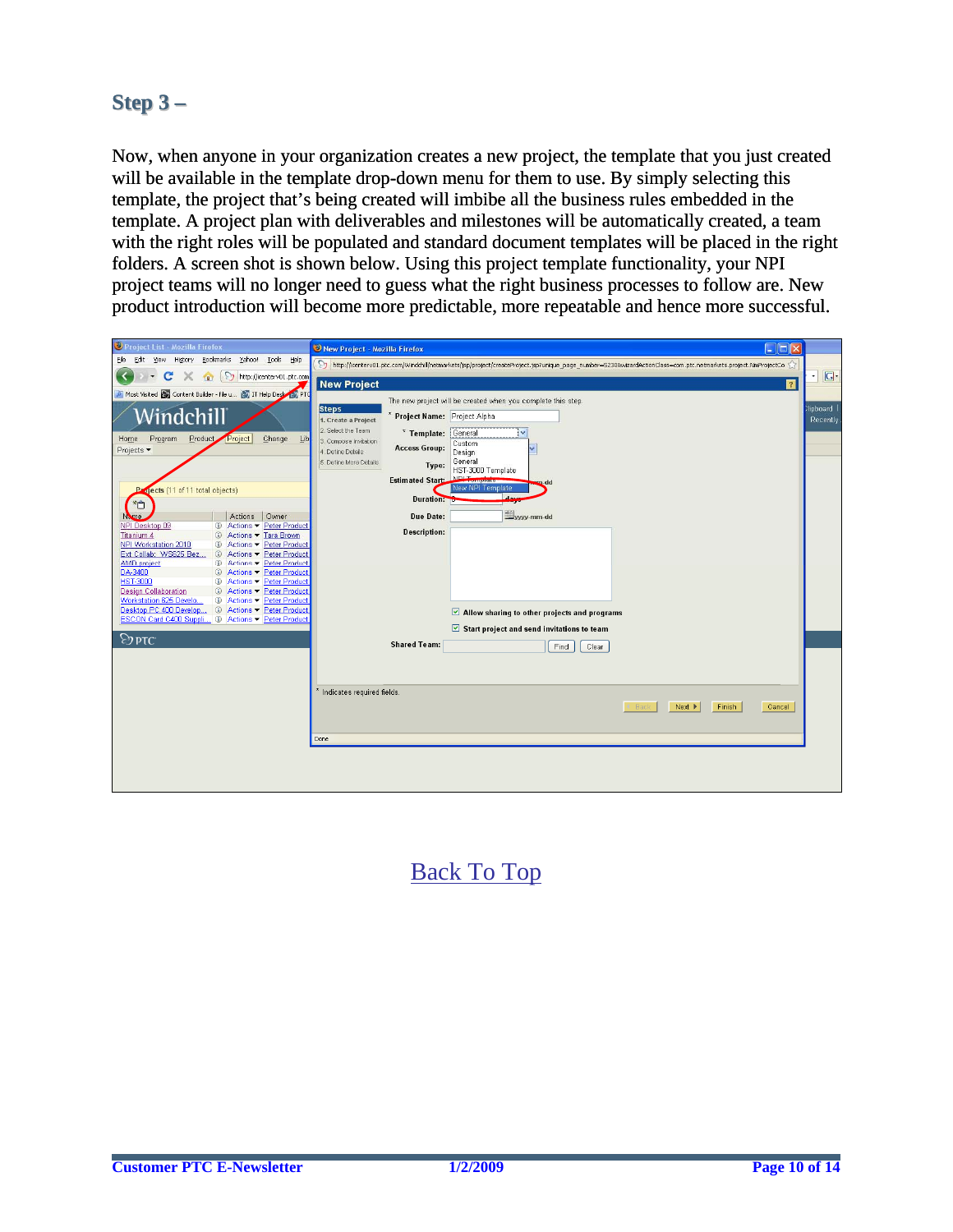## **Announcements**

### <span id="page-10-0"></span>Educational Resource Library

Learn things you always wanted to do - but didn't know you could.

This one stop educational resource library will help you learn more about PTC Solutions and provide you with technical materials developed by the product experts to help you become more productive.

Get tutorials, how-to videos and expert advice for:

- **Pro/ENGINEER** 
	- **EXECONCEPT** Conceptual and Industrial Design
	- **•** Detailed Design
	- **Simulation/Analysis**
	- Production
	- Design Collaboration
- Windchill PDMLink
- Windchill ProjectLink
- Pro/INTRALINK
- PTC Online Tools

Check out the [Educational Resource Library](http://www.ptc.com/community/proewf/newtools/tutorials.htm) today.

#### PTC Tips & Techniques Newsletter Archives

Miss an issue! Can't find that awesome technique you read about? Fear not, you can click on the link below and go through our Customer PTC E-Newsletter archives.

#### [Click Here To Access](http://www.ptc.com/carezone/archive/index.htm)

It's better than finding the Ark of the Covenant!

#### PTC Tips & Techniques Webcasts: Work Smarter. Not Harder.

Click below to see regularly scheduled Tips & Techniques technical Webcasts that are designed to provide you with the most popular time-saving tricks that Pro/ENGINEER users of all skill levels will find useful. Get more out of your maintenance dollars!

[Tips & Techniques: Work Smarter Not Harder!](http://www.ptc.com/appserver/it/icm/cda/template_lib/events/series.jsp?&im_dbkey=11442&icg_dbkey=141)

#### **E-PROFILES IS HERE!!**

We have been eagerly anticipating the debut of the new electronic version of Profiles Magazine and now it is here! This new web site will supplement the print edition of the magazine and will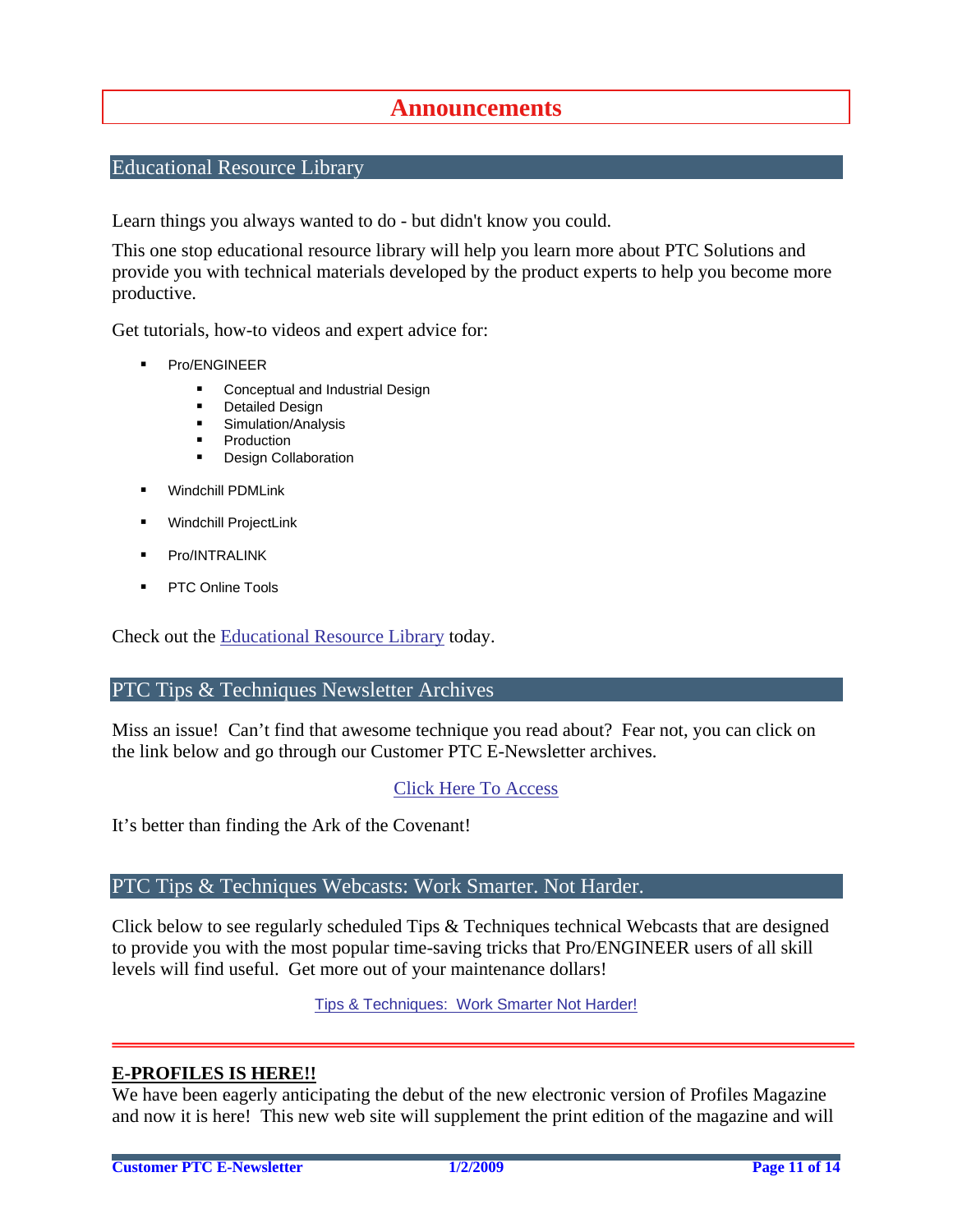provide new useful features not feasible with paper media. e-Profiles will provide you with 24x7, worldwide access to key information previously available exclusively in the print version. "Tips & Tricks," a popular feature pioneered by Pro/USER, has also moved to the web and will be expanded as the site matures.

Please take a few minutes to check out this new web site. We don't think you will be disappointed.

<http://profilesmagazine.com/>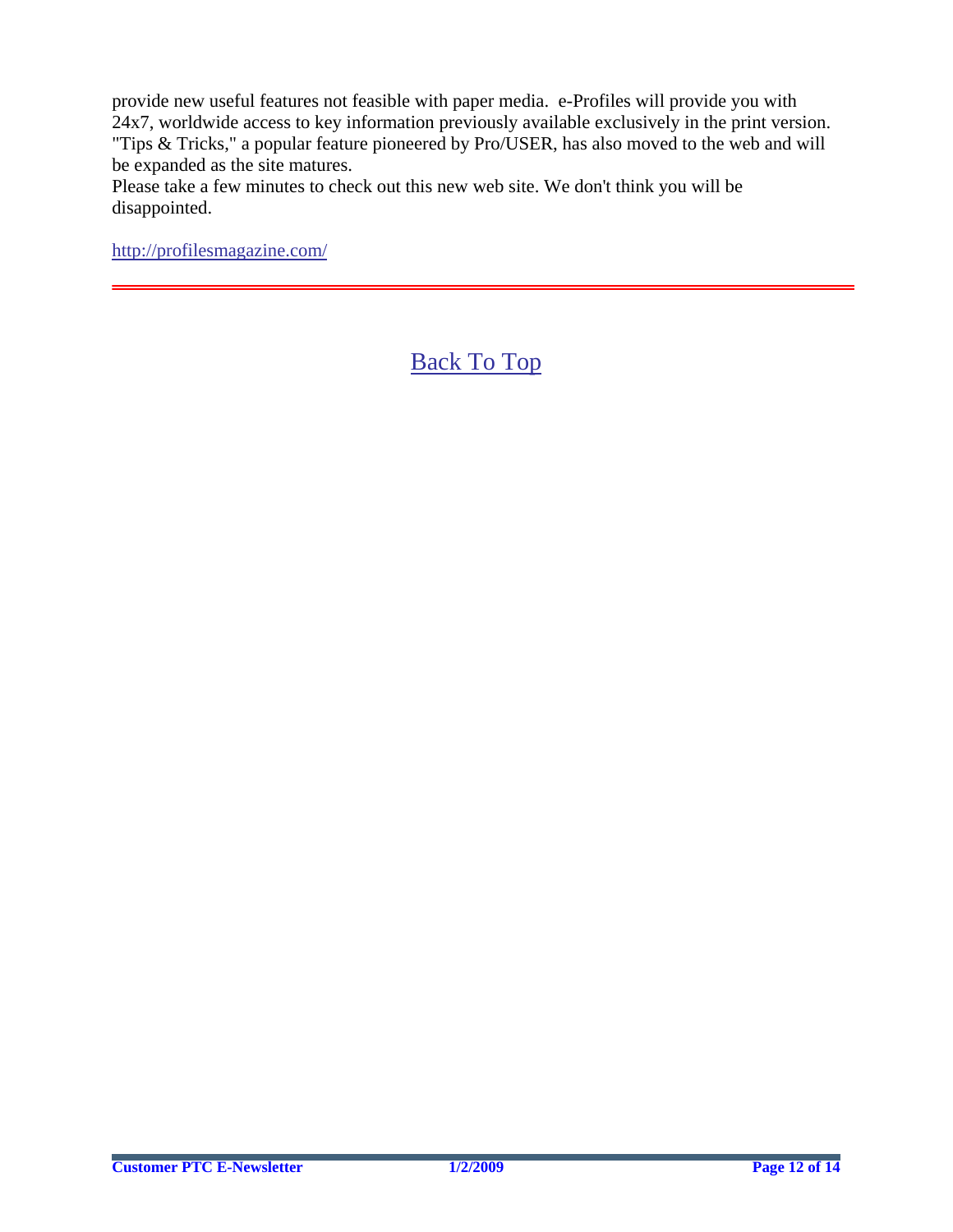# **Upcoming Events & Training Class Schedules**

<span id="page-12-0"></span>

| Upcoming, 2008/2009  | Your local Pro/Engineer User Groups<br>http://www.ptcuser.org/rugs/ |
|----------------------|---------------------------------------------------------------------|
| June $7 - 10$ , 2009 | Orlando, FL USA<br>PTC/USER World Event<br>http://www.ptcuser.org/  |

#### Events

Our seminars and conferences seek to provide you with relevant information regarding product development trends in your industry as well as innovative software learning experiences. Think of them as a constructive day off where you can share experiences and swap ideas with your peers.

If you can't manage to get away, we'll bring it to you. Check back often for regularly scheduled live webcast events.

### [You're Invited to Attend…](http://www.ptc.com/company/news/events/index.htm)

Please visit the [PTC Education Services](http://www.ptc.com/services/edserv/) website for the latest training information including course descriptions, schedules, locations, and pricing.

• Attend a course at any PTC Center and receive a free copy of Pro/ENGINEER Wildfire Student Edition!

<http://www.ptc.com/services/edserv/index.htm>

#### Live Instructor-Lead Virtual PTC Training Courses

Virtual Classrooms provide interactive learning with a trained PTC instructor in convenient and manageable sessions that last approximately 4 hours over a series of days. It's easy to join a class right from your desk using a phone or voice-over IP technology.

Sessions are performed just like a traditional ILT (including interactive exercises where you and the instructor can work on lab exercises together) and feature some of our most popular ILT courses. These sessions cover the exact same material as the traditional ILT in-center courses. Also look for some of our most frequently requested mini-topics delivered in the same format that are only an hour - two hours in duration.

If you have any questions about these sessions or would like to see getting other courses, not on this list, on the schedule please feel free to contact me for more details. They are a great way to bring training to you without you having to worry about location or being out from work for long stretches.